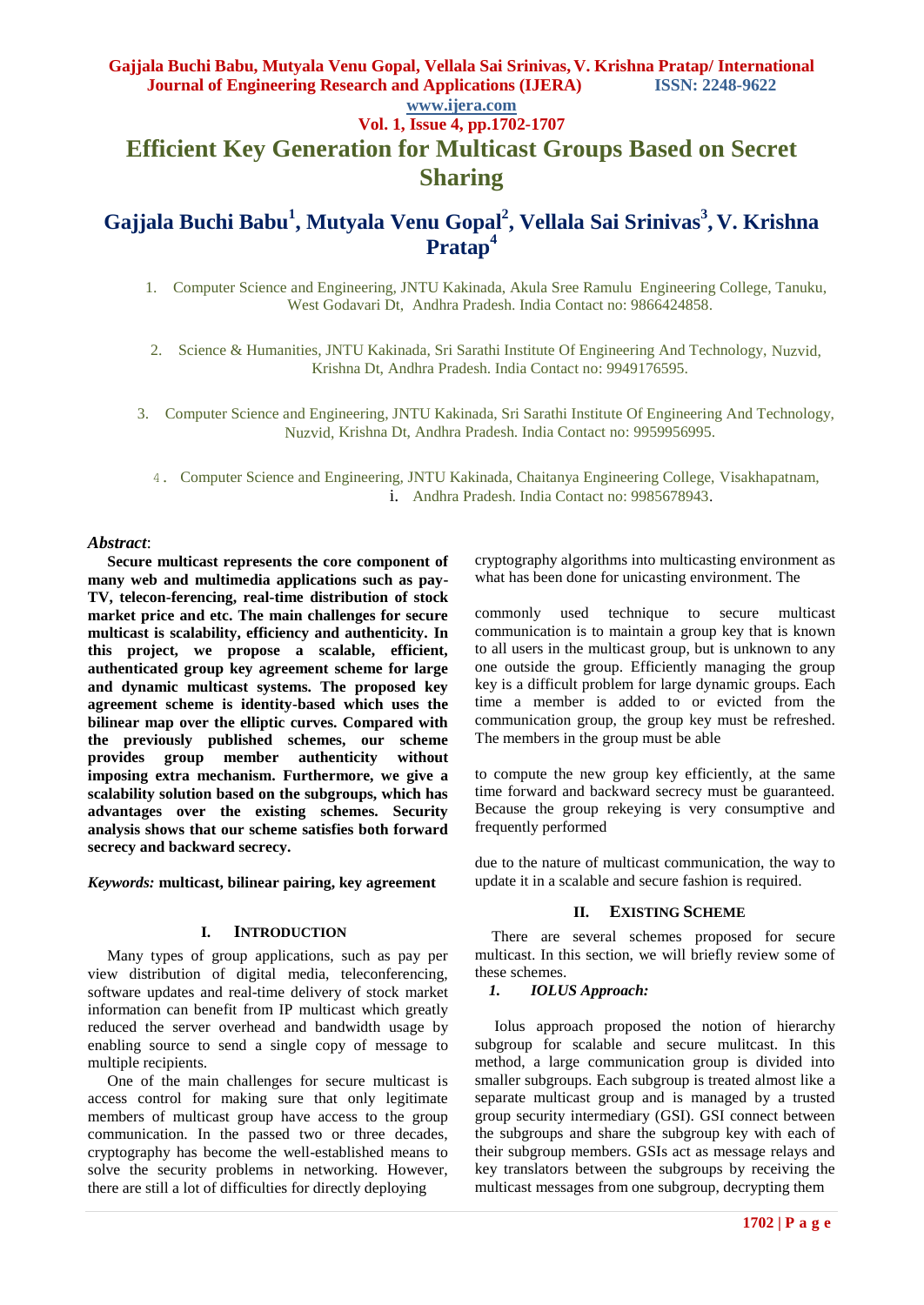## **Gajjala Buchi Babu, Mutyala Venu Gopal, Vellala Sai Srinivas, V. Krishna Pratap/ International Journal of Engineering Research and Applications (IJERA)** ISSN: 2248-9622 **www.ijera.com**

**Vol. 1, Issue 4, pp.1702-1707**

and then remulticasing them to the next subgroup after encrypting them by the subgroup key of the next subgroup. The GSIs are also grouped in a top-level group that is managed by a group security controller (GSC), see Figure 1.

 Although Iolus has improved the scalability of the system, because the member join or leave only affect their subgroup only while the other subgroup will not be affected. It has the drawback of affecting data path. This occurs in the sense that there is a need for translating the data that goes from one subgroup, and thereby one key, to another. This becomes even more problematic when it takes into account that the GSI has to manage the subgroup and perform the translation needed. The GSI may thus become the bottleneck.



Figure 1: Framework of Iulos

#### *2. Logical key hierarchy(LKH):*

 The logical key hierarchy(LKH) is an efficient approach that supports dynamic group membership. The ideas in this method are identical to convert the cost of communication from linearly to logarithm with the group size of n. In this approach, the group controller (GC) maintains a logical key tree where each node represents a key encryption key (KEK). The root of the key tree is the group key used for encrypting data in group communications and it is shared by all users. The leave node of the key tree is associated with a user in the communication group.

 Each user secretly maintains the keys related to the nodes in the path from its leaf node to the root. We call the set of keys that a member knows the key path. Figure 2 shows a sample of key tree. When a member leaves the group, all the keys that the member knows, including the group key and its key path, need to be refreshed. When a member joins the group, GC authenticates the member and assigns it to a leaf node of the key tree. The GC will send the new member all the keys from his/her corresponding leaf node to the root. The main reason for using such a key tree is to efficiently update the group key if a member joins or leaves the group. An optimization of the logical key hierarchy approach is oneway function tree (OFT) proposed by McGrew and Sherman. Their scheme reduces the size of rekeying message from 2 log2 n to log2 n.



Figure 2: Sample of hierarchical key tree

#### *3. One-way function chain tree (OFCT):*

 This algorithm is known as the one-way function chain tree (OFCT) and it is applied only on user removal. One of the main drawback of LKH and its variants is that they are centralized. In this kind of systems, there is only one entity (GC) controlling the whole group. With the growth of the group member, GC should pay out heavy cost to manage and maintain a huge key tree. This problem is exacerbated when the group has a highly dynamic membership change. Moreover, if the GC aborts, the whole communication group will be affected.

 The rekeying method used in has considered a different distribution of keys in the key tree. In this approach, dynamic key hierarchy is used instead of a fixed hierarchy of keys. Also, Boolean function minimization technique to minimize the cost of communication is used. Although the size of rekeying messages and the storage of GC are reduced, their scheme suffers from collusion attack.

#### **III. PROPOSED SCHEME**

 In this paper, we propose a scalable, efficient, authenticated group key agreement scheme for multicast. Our scheme makes use of the bilinear pairings over the elliptic curves. Our scheme has advantages over the exiting schemes proposed for secure multicast. First, compared with the previously published tree-based schemes our scheme achieves group member authentication without imposing extra mechanism. Since we use an identity tree instead of key tree in our scheme each node in the identity tree is associated with an identity. The leaf node's identity is corresponding to the user's identity and the intermediate node's identity is generated by its children's identity. Hence, in an identity tree, an intermediate node represents a set of users in the sub tree rooted at this node. Next, our scheme solves the scalability problem in multicast systems. Since we divide the large communication group into several smaller subgroups. Each subgroup is independently maintained by the subgroup controller (SGC). In our scheme, even though a subgroup controller fails, it does not affect its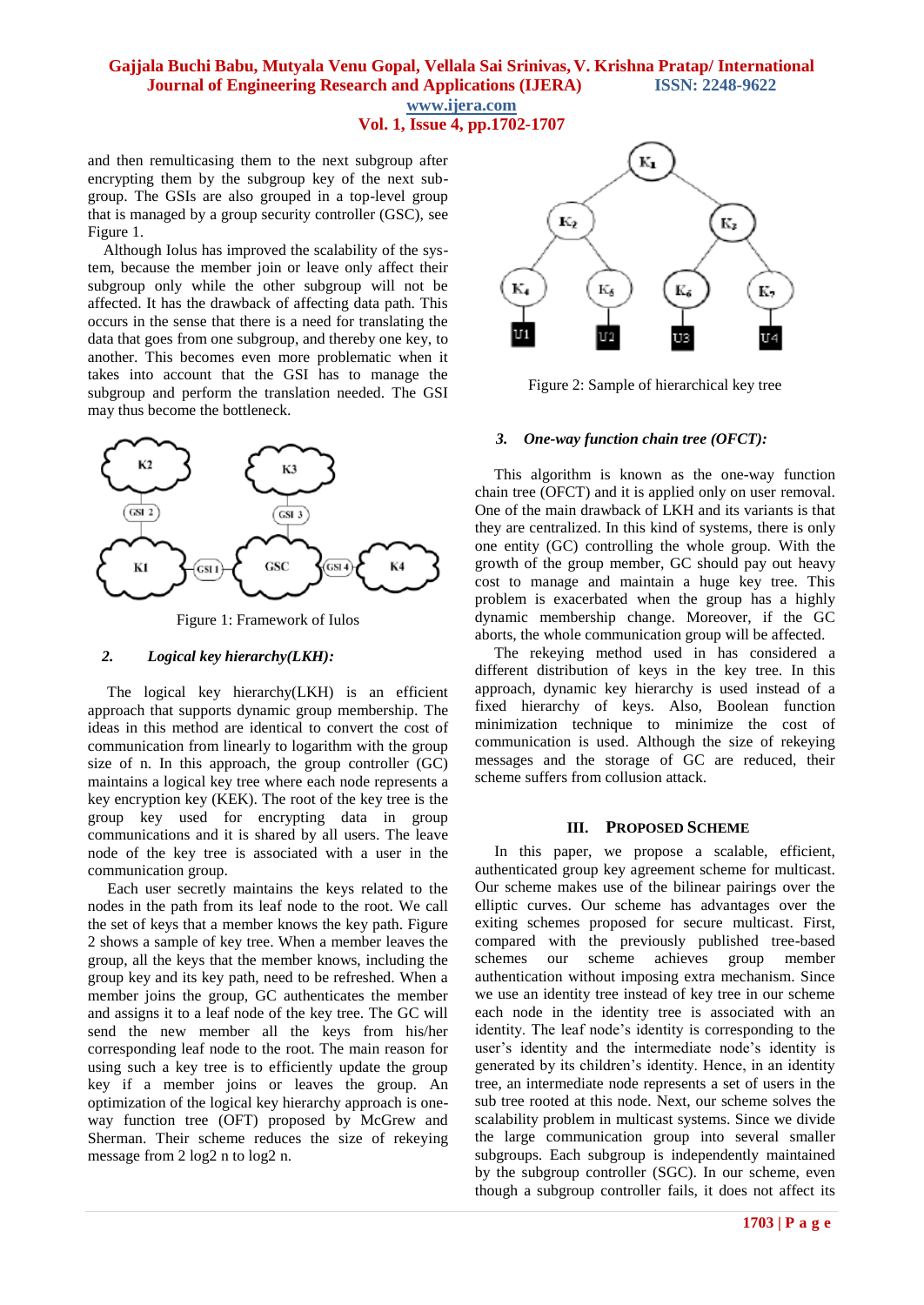## **Gajjala Buchi Babu, Mutyala Venu Gopal, Vellala Sai Srinivas, V. Krishna Pratap/ International Journal of Engineering Research and Applications (IJERA) ISSN: 2248-9622 www.ijera.com**

**Vol. 1, Issue 4, pp.1702-1707**

subgroup. Because every user in the subgroup can act as the subgroup group controller. This is an amazing feature especially for the groups that has a highly dynamic membership change in mobile and ad hoc networks. Third, in our scheme, the keys used in each subgroup can be generated by a group of key generation centers (KGCs) in parallel. All the members in the same sub group can compute the same subgroup key though the keys for them are generated by different KGCs. This is a desirable feature especially for the large-scale network systems, because it minimizes the the problem of concentrating the workload on a single entity.

#### **1. Security Requirements for Multicast:**

We consider dynamic groups where users can join or leave the multicast group at any time. The main security properties of multicast are:

1) Group Key Secrecy guarantees that it is computationally infeasible for a passive adversary to discover any group key.

2) Backward Secrecy is used to prevent a new member from decoding messages exchanged before it joined the group. This property guarantees that a passive adversary who knows a subset of group keys cannot discover the previous group keys.

3) Forward Secrecy is used to prevent a leaving user or expelled group member to continue accessing the group communication. This property guarantees that a passive adversary who knows a subset of old group keys cannot discover the subsequent group keys.

#### **2. Proposed Scheme Operation:**

 We use the following notation throughout of the remainder this paper shown as Table 1. From our earlier discussion, it can be seen that, in a centralized multicast system, there is only one entity controlling the whole communication group. The group does not rely on any auxiliary entity to perform key generation, key distribution and group rekeying. If there is any problem with the group controller, all the group members in the communication group will be affected. So the group controller is the single point of failure. Additionally, a multicast communication group may has a large number of users, controlled by only one single entity may raise the problem of scalability.

|  | <b>Table 1: Notations</b> |
|--|---------------------------|
|  |                           |

| $\boldsymbol{n}$         | number of subgroup members                            |
|--------------------------|-------------------------------------------------------|
| $U_i$                    | <i>i</i> -th group member, $i \in \{1, 2, \dots, n\}$ |
| $ID_i$                   | $U_i$ 's identity                                     |
| $N_{\rm L}^{l}$          | $l$ -th level $v$ -th node in an identity tree        |
| $Q_j^i$                  | hash value of $N_i^{\nu}$ s identity                  |
| h                        | height of an identity tree                            |
| $P_{\cdot}^{\mathrm{r}}$ | private key of the node $N_i^i$                       |
|                          | key generation key of the node $N_i^i$                |
| ВK                       | the blinded key of the node $N_i^i$                   |
| $KGC_i$                  | $i$ -th key generation center                         |
| $S_{\text{eff}}$         | the local master key of $v$ -th key generation        |
|                          | center                                                |

 Our protocol directly addresses the problem of reducing the overload of the group controller. We divide the multicast communication group into regional subgroups. Each subgroup is independently managed by a subgroup controller (SGC) like a separate multicast group with its own subgroup key. Thus, when a member joins or leaves the communication group, it joins or leaves only its local subgroup. As a result, only the local subgroup communication key needs to be refreshed and the scalability problem is greatly mitigated. We use a 'group' of key generation centers (KGCs) to share the overall key generation and distribution workload.

 In our scheme the task of SGC is just to update the identity tree when there is a membership change in the subgroup and send it to KGCs. Note that this task can be done by any user in the subgroup. All the keys including the users' private keys, blinded keys in our multicast system are generated by the KGCs. Moreover the key distribution is also fulfilled by the KGCs. Using the subgroup key, KGCs can encrypt the message for the subgroup. Although the group members' private keys/blinded keys are generated by distinct KGCs, all members in the same subgroup can generate the same subgroup communication key. This is a significant feature especially for the large and dynamic communication groups. Figure 3 shows the architecture of our mulitcast system.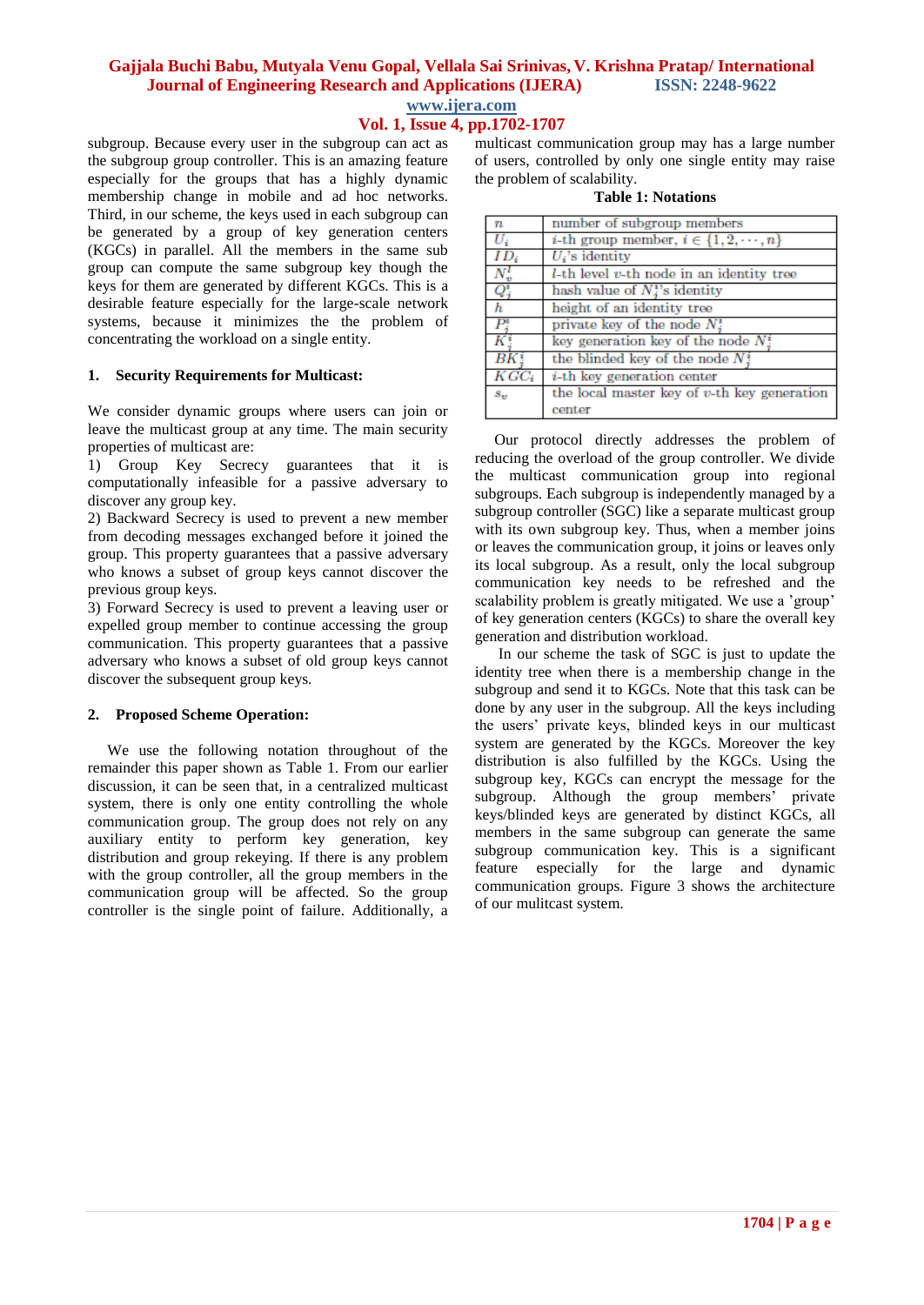

Figure 3: Architecture of our multicast system

 The basic idea of our scheme is the usage of an identity tree, where each node in the tree has an identity. The leaf node's identity is corresponding to a user's identity and the interior node's identity is generated from it's children's identity. Figure 4 shows an example of identity tree. A node in the identity tree is also associate with a key generation key (KGK) which is used for generating a parent key. The root node's KGK is used as the group key.



Figure 4: An example of identity tree

#### **3. Member Join Event:**

We assume that the subgroup has n users,  $\{U1, U2, \cdots\}$ · ,Un}, when a subgroup receives a joining request from a new user Uj , the SGC searches the nearest leaf node Nx from the root to keep the height of the identity tree as low as possible. Now SGC generates a new node, the member associated with Nx and the new member become the new node's left child and right child respectively. SGC

rearranges the levels of the affected nodes and keys in the updated tree T<sup>0</sup> and gives T<sup>0</sup> to KGCs. Then KGCs re compute the private keys of the affected nodes in T0 for the subgroup. Figure 5 shows an example of new user U4 joining the group. A new node  $N^1_{2}$  is generated by SGC and becomes the parent of leaves  $N^0_3$  and  $N^0_4$ 

#### **4. Member Leave Event:**

 When a user Uj leaves the group, all the private keys and KGKs held by nodes in the path from its parent node to the root are compromised and should be updated. This process is handled similarly to the member join event. The only difference is that KGCs compute fewer keys. SGC updates the identity tree by deleting the leaf node corresponding to Uj and rearranges the levels of affected nodes in the updated tree T0. Then SGC sends the updated identity tree T0 to KGCs. KGCs perform the key generation for T0 as described above. For example, see Figure 6, U3 and U4 are deleted from the group. Note that after U3 and U4 leave the group, all the private keys known by U3 and U4 are changed. So U3 and U4 cannot compute the group key in the future. This means that our scheme satisfies forward secrecy.

 Furthermore, in the rekeying process, SGC just needs to update the identity tree and send it to KGCs. This task can be done byevery user in the subgroup. So in our multicast system,even if the SGC aborts or leaves, the subgroup will not be affected. This is a significant feature especially for the mobile and ad hoc networks where have a highly dynamic membership change.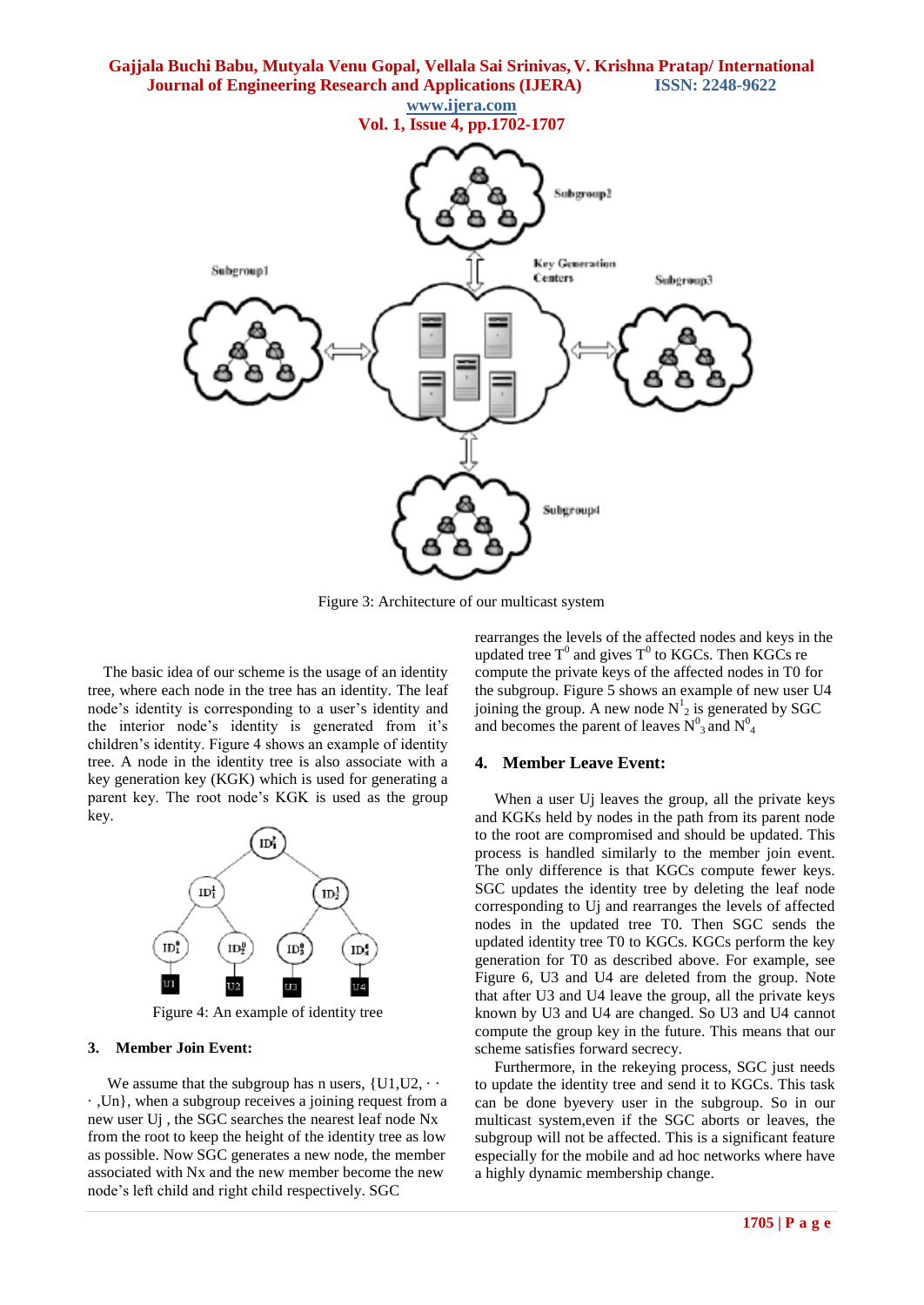## **Gajjala Buchi Babu, Mutyala Venu Gopal, Vellala Sai Srinivas, V. Krishna Pratap/ International Journal of Engineering Research and Applications (IJERA) ISSN: 2248-9622 www.ijera.com**

**Vol. 1, Issue 4, pp.1702-1707**



Figure 5: U4 is added to the group



Figure 6: U3 and U4 are deleted from the group

### **IV. COMPARISON**

 In this section, we compared our scheme with Iolus and LKH approach and its variants as introduced in Section1.In Iolus, Scalability is achieved by splitting the large group into small groups. If a subgroup controller is failed, only its subgroup is affected. In our scheme, however, even the subgroup controller is failed, its subgroup will not be affected. Because any user in the subgroup can perform the functionality of the subgroup controller. This is a very desirable feature especially for the mobile and ad hoc networks. Furthermore, each subgroup key in Iolus is generated by each group security intermediary (GSI). When the GSIis aborted, how to update the whole system is a difficult problem.

 In our scheme all the keys used in the subgroup are generated by a group of KGCs in parallel. Even some of them do not work, it does not have any effect at all. Because the key generation/distribution task can be fulfilled by the remainder KGCs. Compared with the LKH method and its variants, our protocol provides explicitly group member authentication. Since we use the identity tree to achieve this property. In LKH method and its variants, the group controller has a heavy burden to carry out access control policy and maintain a huge key tree. Further, the group controller also has responsibilities to generate, distribute keys used in the group communication. As a result, with the growth of the

communication group, the group controller becomes the single bottle neck of the system. When the group controller is not working, the whole communication group becomes vulnerable because the keys, which are the base of the group privacy, are not being generated and distributed. In our scheme, all of these problems are avoided by using a group of KGCs to fulfill these tasks. In our scheme, however, the node in the identity tree is associated with three keys: private key, and key generation key. This makes the user storage in our scheme is larger than that in LKH approach and its variants. However the key generation key on the interior node can be computed by the user, so the user does not need to store it locally. Moreover, the blinded keys as well as the identity tree are the public information; KGCs may store them in a shared storage medium where the users can access to. Using this approach, we achieve the same user storage as in LKH method and its variants.

#### **V. CONCLUSION**

 We have proposed an efficient, authenticated, scalable key agreement for large and dynamic multicast systems, which is based on the bilinear map. Compared with the previously published schemes in literature, we use an identity tree to achieve the authentication of the group member. Further, our scheme solve the scalability problem in multicast communications. Since a large group is divided into many small groups. Each subgroup